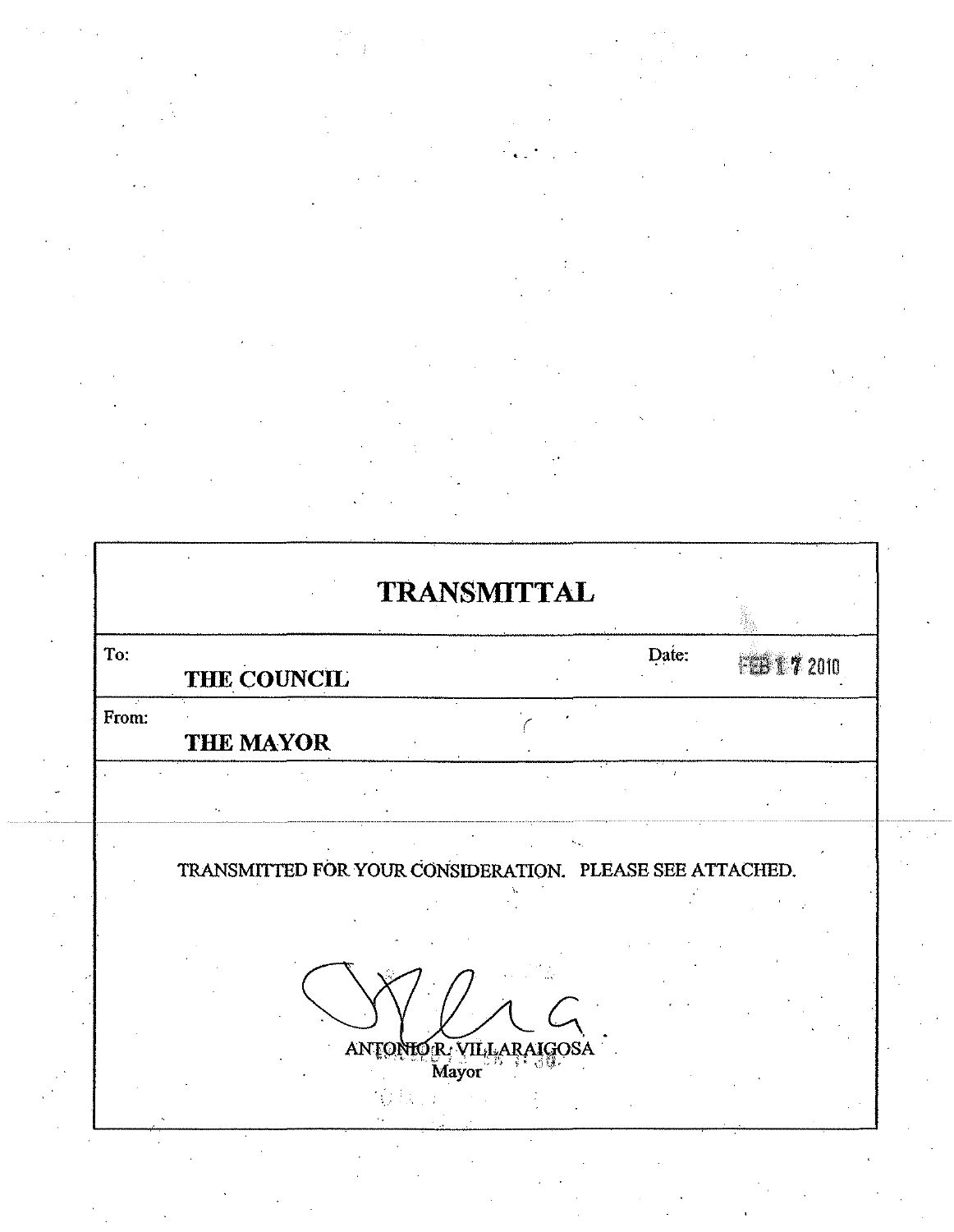BOARD OF ANIMAL SERVICES **COMMISSIONERS** 

MELANIE RAMSAYER

IRENE G. PONCE VICE PRESIDENT

TARIQ KHERO

KATHLEEN RIORDAN

RUTHANNE SECUNDA

## **City of Los Angeles**

CALIFORNIA



DEPARTMENT OF ANIMAL SERVICES 221 North Figueroa Street 5<sup>th</sup> Floor Los Angeles, CA 90012 (888) 452-7381 FAX (213) 482-9511

KATHLEEN J. DAVIS<br>Interim general manager

LINDA J. BARTH ASST. GENERAL MANAGER

ANTONIO R. VILLARAIGOSA **MAYOR** 

February 10, 2010

Honorable Antonio R. Villaraigosa Mayor, City of Los Angeles Room 303, City Hall 200 North Spring Street Los Angeles, California 90012

Subject: Penalties for Violation of Proposed Animal Transfer Permit Requirements

Dear Mayor Villaraigosa:

At its meeting of February 9, 2010, the Board of Animal Services Commissioners (Board) voted to request that the Mayor, and subsequently the City Council, direct the City Attorney to include in the ordinance creating an Animal Transfer Permit that violators may be prosecuted as an infraction subject to criminal penalty, or subject to a civil penalty of \$250 for the first violation and \$500 for the second violation, or be prosecuted as a misdemeanor.

At the meeting of November 13, 2007, the Board approved forwarding to the Mayor and City Council a recommendation to amend Los Angeles Municipal Code (LAMC) Section 53.15.2 to establish as a parallel to the Breeder's Permit an annual Transfer Permit which would be required for all those who sell, advertise for sale, broker the sale, or in anyway transfer for compensation or otherwise, any animal in the City of Los Angeles regardless of where the animal was bred. This permit would also require that such animals are micro-chipped and that name and address information be provided to the Department for persons taking transfer of dogs for licensing, and that appropriate business and tax permits be obtained by persons transferring animals.

The Mayor endorsed the recommendations and the City Council acted on September 16, 2008, to direct the City Attorney to prepare an ordinance that would amend the LAMC as recommended. The Council's action also directed that the ordinance include a prohibition against issuing permits for persons transferring animals that would be used for fighting, and that rescue groups would be exempted (Council File 08-1945).

Exact fees for a Transfer Permit and fines for failure to obtain a Transfer Permit were not specified in the original recommendation, but were described as being parallel to existing Breeder's Permit fees and fines. Violations of the Breeder's Permit provisions require

AN EQUAL OPPORTUNITY EMPLOYER